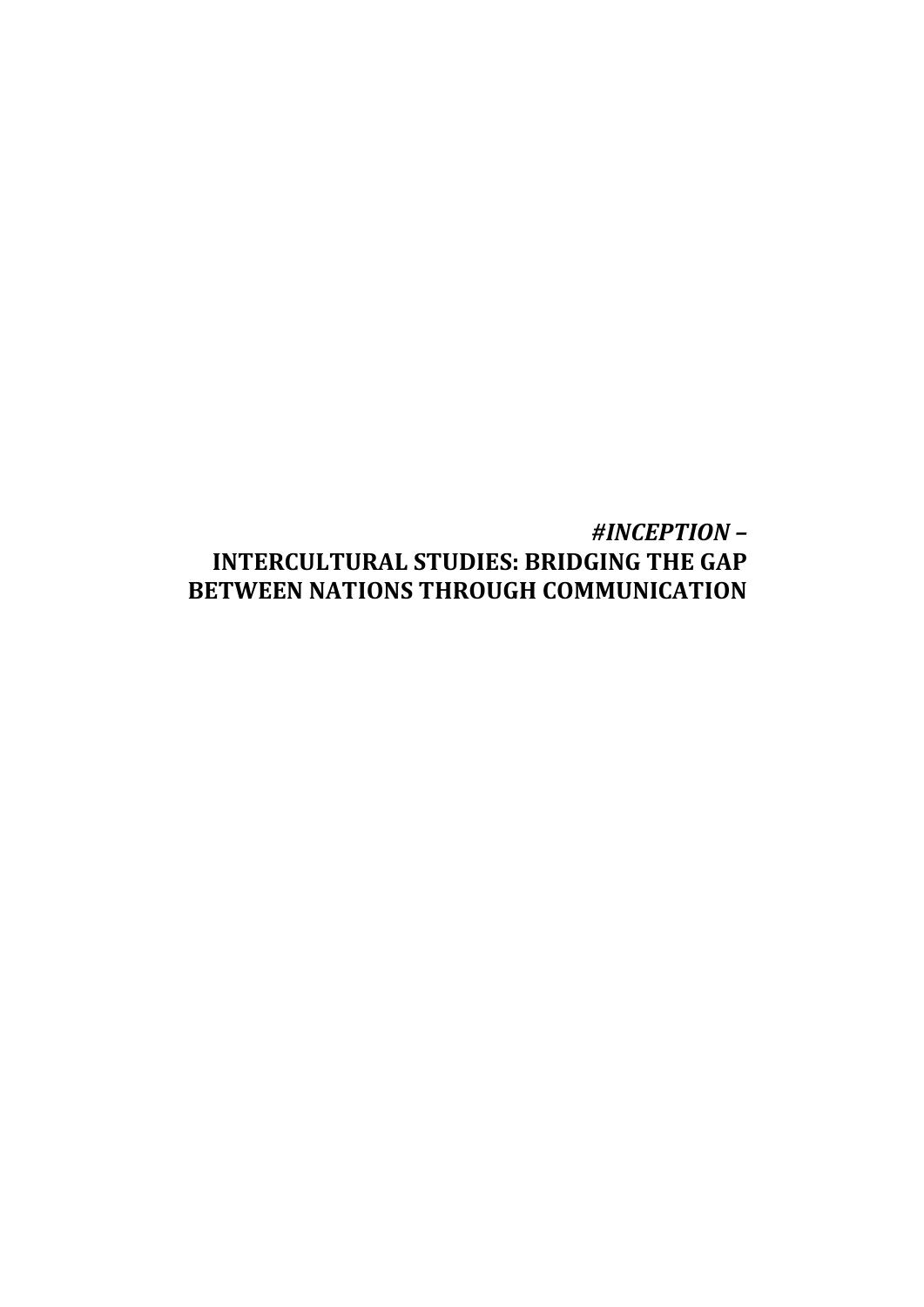## **WHEN TECHNOLOGY AND SOCIAL MEDIA MEET COVID-19. RELATIVIZATION OF THE TRUTH AND THE FATE OF SOCIAL MEDIA**

## **Iulian CHIFU\***

#### **Abstract:**

1

*Technology has been embraced by the human kind very quickly, including social media, but studies on the impact of technology and social media on the human being and the society have never been achieved. Some side effects have been considered vulnerabilities and used for information warfare, using fake news and disinformation. When the Covid-19 pandemic exploded, in March, 2020, the combined impact of the two did create a real perfect storm, with important consequences for the international relations, global security but also for the intelligence activities in times of crisis.*

**Keywords:** *Fake news, information warfare, disinformation, relativization of truth, post truth, post-factual, post sensorial.*

#### **Feelings, emotions, beliefs: shading the rational thinking**

There is an abundance of questions, I named them **the Whys**, which are just telling us how little we still know about **the impact of technology, information war, fake news** on our minds, on our behaviour, on our day-to-day life. There are no strict and complete answers, but the Whys are opening avenues for research. And some hints we already possess and some studies are already on the way. The impact of technology and social media as well as the impact of the pandemic are of tremendous importance – even though the studies refer just to the first wave from March-June 2020 – on the human being, the society, the political life and democracy. This is not to excuse

<sup>\*</sup> Iulian Chifu is professor at the National Defense University and associate professor at the National School for Political and Administrative Studies. He is the president of the Conflict Prevention and Early Warning Center Bucharest, email: keafuyul@gmail.com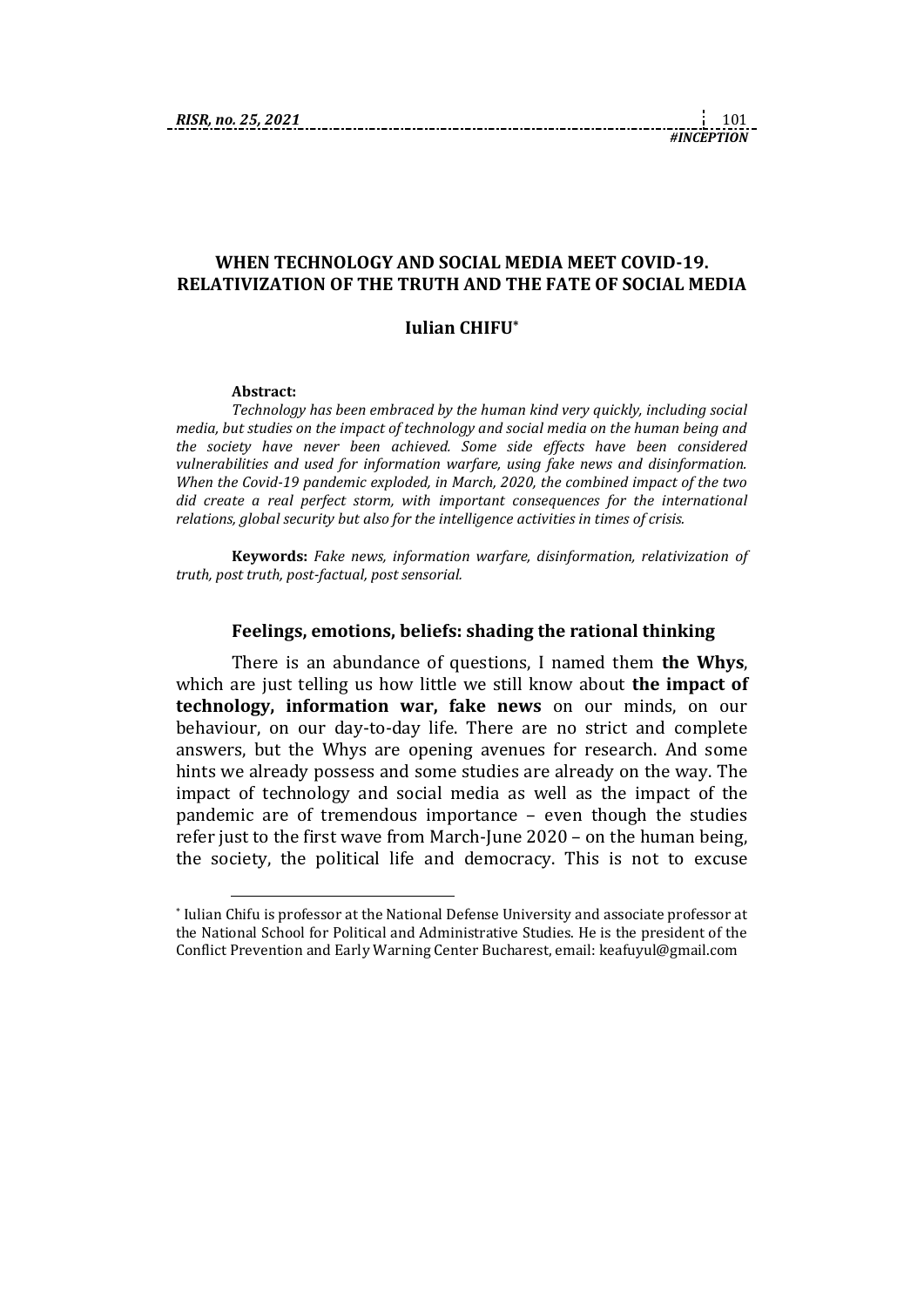previous societal evolutions and pre-existing rifts inside the democratic societies which cannot be put only on the crises of the last years, but on a whole evolution that has led here.

There is a number of Whys on the table, and some more consequential to our first responses. But we are going to focus on the most obvious ones: Why do we accept fake news (altered information)? Why don't we identify the fake news? Why the explosion of disinformation right now? Which are the mechanisms of our human mind that make us ignore even the obvious, when we know it is not the truth, it is not the factual reality, but it fits our interests and our will? All this reality is also altering the basics of intelligence and we need to pay attention to this evolution, relativization of truth and disinformation 2.0., meaning altering the reality perceived through the very basic human senses.

The reality of this acceptance comes from a lot of processes, but the first and most important one is linked to emotions. Any human being is defined by emotions, and those emotions are like drugs, able to shade away the rationality, to put under anesthesia our critical thinking and to make us believe what we know is not true. On the other hand, yes, there is a lot of information that we don't know is fake, we take it as such and consider it true, even disseminating it, with the credibility that we have in our own circles of "friends" on the Internet.

Dominique Moisi was the one making a chart of the fundamental emotions, using a psychological postulate that any emotion is a composition, in due quantities, of the three fundamental ones - Fear, Humiliation and Hope (Moisi, 2010). Attributing a certain dominant fundamental emotion to a category of people in the world enabled him to solve the most important criticism to Samuel Huntington's book on the Clash of civilizations (Huntington, 2002), about the borders and artificial lines of demarcation of the civilisations. For Moisi, all those emotions could be at the same place, defining different people.

Emotions are the ones able to change our rational behaviour. It is well known, and there is a lot of literature in this direction. Dan Gardner has made an excellent overview of the feelings and their relation with the emotions, the sense of Danger to the Herd that could export emotions to a group, especially Fear, trying to describe the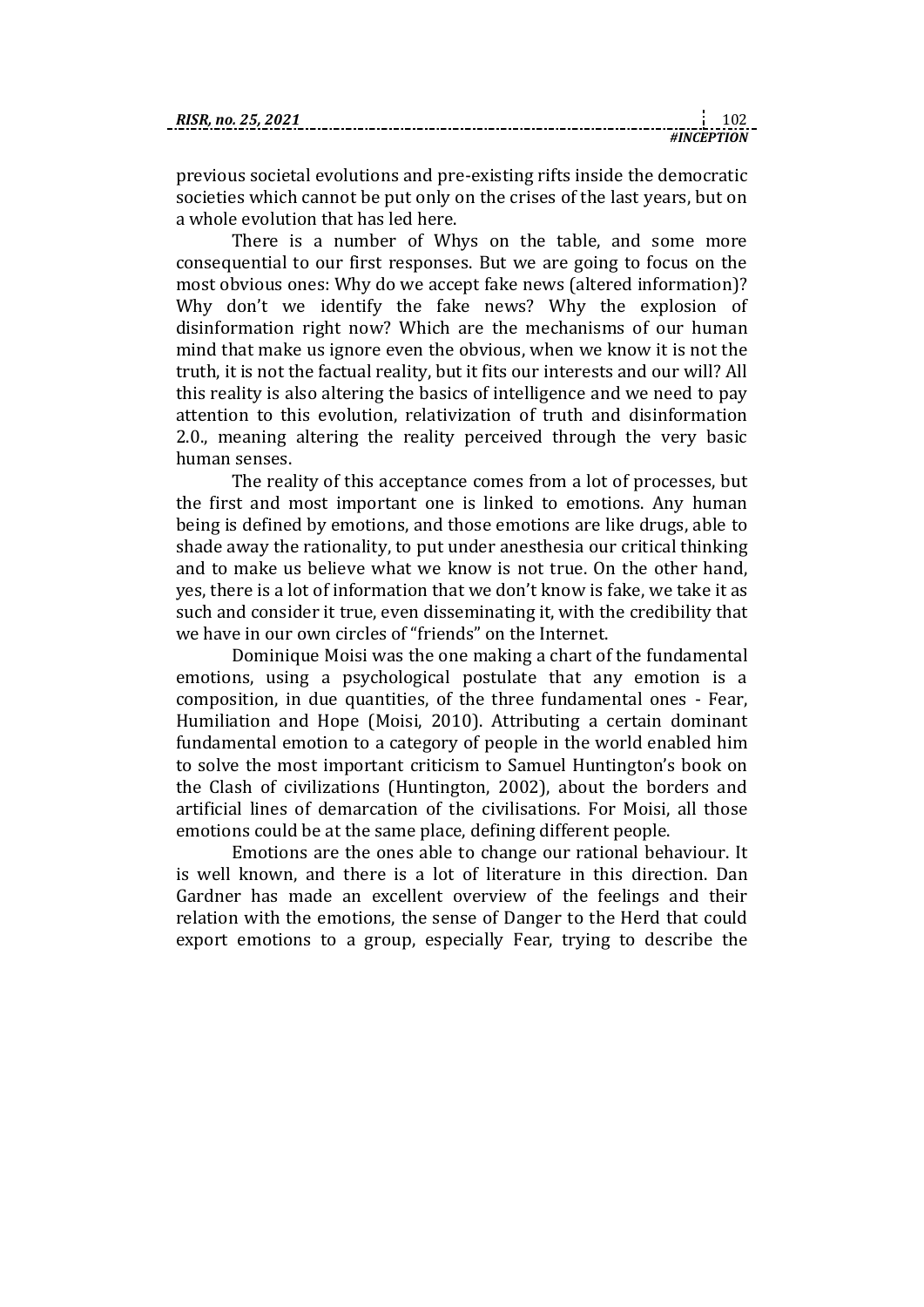Chemistry of Fear, and the extreme fear, terror, analysing the context and perspectives of those Terrified of Terrorism (Gardner, 2009). Playing with feelings, creating reactions and using the human minds in order to distort the (assumed) reality – or at least put an emphasis on a needed aspect – could alter dramatically the rational block of the human mind, even at the group level.

Social media plays and important role when it is up to the echo chambers and information bubbles. Emotions are exacerbated via the lack of public space and the gathering of like-minded altogether. The opposite arguments are missing, there is no debate, and we are no longer in a public space, so even democracy is faked. We just have one and the same idea presented with full speed and aimed at prompting the required emotion able to create a general rejection of any argument that doesn't fit our thesis and beliefs. Yes, these emotions and feelings move closer to the religion and the beliefs: they don't need any proofs, evidence, argument, we just Believe in the narrative of the group because we Feel it is right, and it gives sense to our Emotions.

The mechanism is to be analysed thoroughly by psychologists, social-psychologists, sociologists, as well as communication experts to realize how this is possible to act, to obstruct and to transform the rational thinking. We have some ideas already developed. A major error is the one related to the perspective and dimensions of each issue that concerns the society, or even the agenda brought to the attention of the public (by the media, the officials, the social media). If you look at only one thing, it seems to fill all the landscape and to capture the full interest of your view.

This error of perspective can also be speculated by the conspiracy theories that are taking the public agenda labelled as "Official" and try to drag you in an alternative world, in an alternative reality, in the social media groups that are offering a different agenda. But this is not always the "objective" or "independent" one, but covers the needs and interests of different groups, including those of the offensive foreign countries. You have to take the real perspective and approach it in a rational manner, using critical thinking and fact checking, in order to realize who's profiting from your time and attention on a particular issue.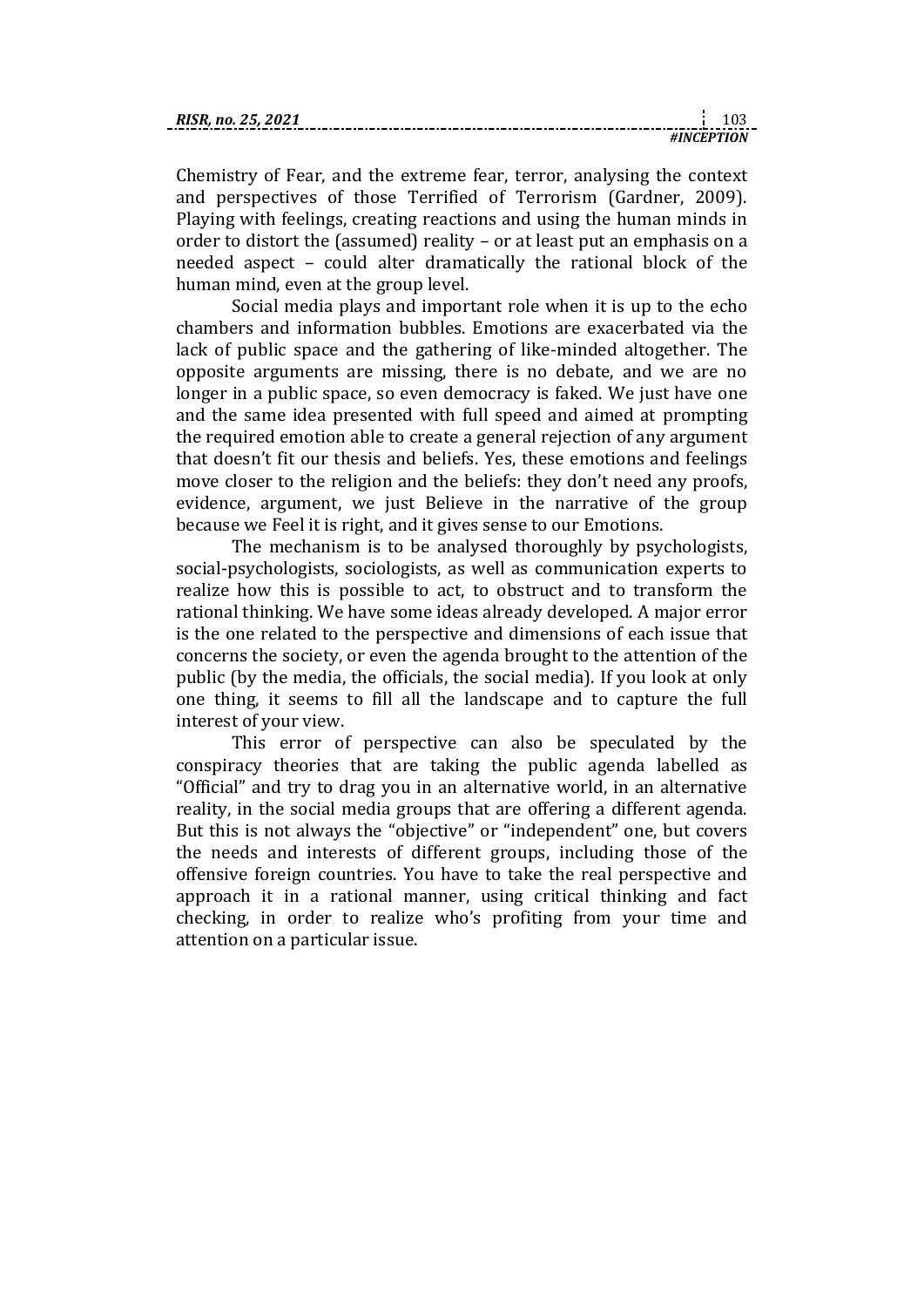| <b>RIS</b> |  |
|------------|--|
|            |  |

Sometimes, the subject at stake fits into your area of interests or expectations or, even more, the subject touches upon some very intimate emotions and feelings of your own, dragging you in the group and keeping you away, eventually, from the opposite arguments and from the real pragmatic thinking on the issue. And it is not only about the subject that needs to be "sold" convincingly, it also needs to be assessed and addressed in a right way, in a professional approach, in order to attract new followers, new believers.

## **Can we do everything with the information war (fake news, disinformation, propaganda)?**

The big debate is what was first, the egg or the hen? The problems inside our societies speculated and amplified by the information warfare or the information warfare that projected alternative realities on our societies drag out from the mainstream pieces of the societies, groups and followers of those "new religions" based on emotions, feelings and fake news. Once society is exposed and "prepared" with the existence of those groups, once the isolation during a pandemic is pushing more people to the social media and for a longer time, after the social media itself splits the society into pieces and divides the public space, it is easier to forge an information warfare against such a democratic society, taking advantage of the principles and values that it defends, including freedom of speech and free flow of ideas.

Critics are coming from both sides. Presuming that propaganda can do anything in any society is a false axiom. Moreover, if we put the blame for everything that goes wrong in our societies on the information warfare, propaganda, disinformation and fake news, we miss the point. We risk ignoring the real social tensions, divisions and rifts inside our society that we need to address and solve for the health of our societies. Having in hand the information war and fake news, this could make an over-confident government and raise the effectiveness of propaganda if we do not make a correct monitoring and overview of the real problems and concerns of our society.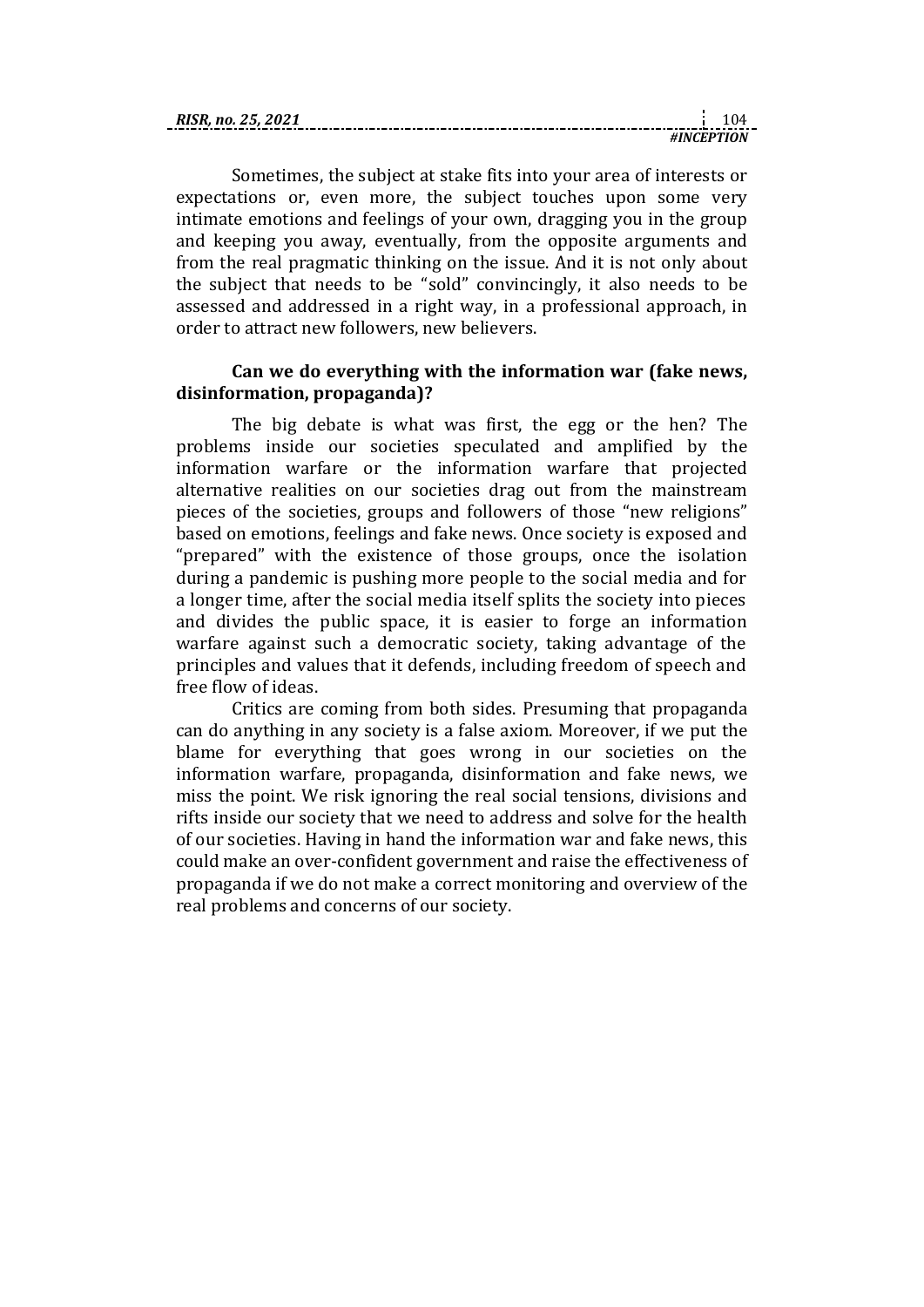| RISR<br>25.<br>no. |      |  |
|--------------------|------|--|
|                    | ±IN' |  |

We know for a fact that perception can replace reality. Once established via a general perception, a "perceived reality" cannot be shaken by any argument. It happens when communication is missing or is badly conducted and the public lacks trust in a leadership on a badly promoted specific issue. It happens in times of crisis when solving the crisis but not communicating with the public can make the decisionmaker lose his job. On a different note, the so-call Thomas Theorem tells us that a false fact perceived as real could become real through its consequences. It produces real consequences, even if there is fake news at its origin (Dungaciu, 2017, p. 11-17). As is the case in logics where a false proposition can lead to a true one through rational thinking.

Moreover, the context can create the effectiveness of the false. Pre-existing trust crisis, or credibility crisis in the state and its institutions, in the political leadership or a professional one in a specific discipline, leads to the real crisis from fake news or false premises. The lack of trust and lack of credibility of the official decision-makers creates premises for a larger share of the population to believe and to trust fake news or what people hope, or expect, or believe, or feel. Critical thinking and rational approach are put aside. On the contrary, when a large number of individuals trust in institutions and state, fake news and information warfare lead only to an insignificant number or an irrelevant or non-representative effect (marginal) of the fake news introduced. But what we have discovered is that any lie, the most unbelievable one, always has a public. A tiny, irrelevant, marginal one, but a public nonetheless (Chifu & Nantoi, 2016).

That is how we can build the resilience of society against fake news, propaganda, and disinformation: by good, timely and credible communication with a high level of trust in its representatives, leaders and elected or appointed officials. A leadership expected to be interested in the public's trust and with concerns and policies that really reflect hopes and expectations, as well as the true capacity of the society to solve those issues. This leads to matching the leadership and the political elite with the natural and professional elite of a society, at least. It could not be enough, especially when the level of expectancy is higher than the one the society could provide or offer.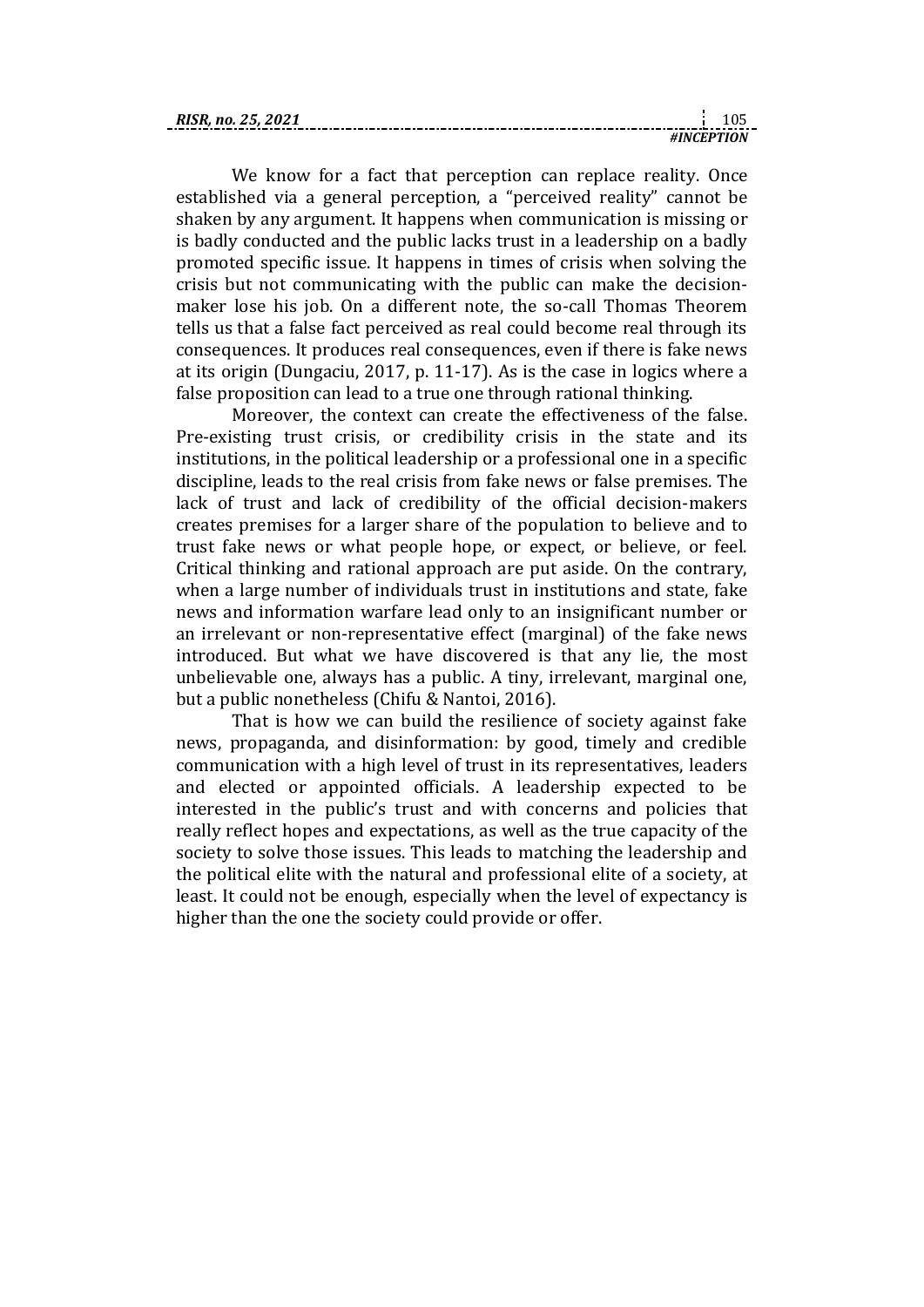| <b>RIS</b> |  |
|------------|--|
|            |  |

Fake news cannot change the reality *per se*. But it could definitely influence it, amplify some trends. Fake news could benefit from pre-existing realities, difficulties, rifts and divisions in a society and amplify them, but it cannot change the reality. People and individuals need to trust somebody, to put their trust somewhere. If you do not believe and trust in your society, your political leaders, then you might trust in the source of fake news (including "my friend" from Facebook). The lack of trust in the official narrative creates the avenue for information warfare.

Trust can also come directly from the lack of hope that a government or a leadership as a whole is offering to the society. People need hope so if they don't have any hope coming from the political class of their country, they are inclined to find this hope somewhere else. It is also about fundamental emotions. People will go where somebody offers hope, because they are expecting a different outcome than the gloomy or dark one that can be predicted by the leadership in crisis situations. That's the pandemic case. The need for Hope makes individuals look for alternative narratives, even if there is only fake news, stories or sweet lies.

Vulnerability and the lack of resilience in the face of information warfare come from a low level of trust in institutions, elites, or the national founding myths. This makes a whole society vulnerable to those acts of information warfare, or to disinformation or to foreign propaganda, that stress your disbelief and makes even worth the situation, in a spiral of disbelief. Therefore, we cannot ignore the sociological approach and knowing the real issues of the society that need to be addressed first, then we can deal with the fake news, disinformation and propaganda, the information war unleashed upon our society. It is first a sociological driven issue, before being a communication technique problem.

The Obsession with propaganda could become propaganda in itself. It is filling the space of a rational responsible for crisis, other than the leadership of a country, with the blame on an external factor. Transforming everything in propaganda, blaming that everything is propaganda means not identifying the real propaganda, missing the real information aggression. But this also means avoiding tackling the real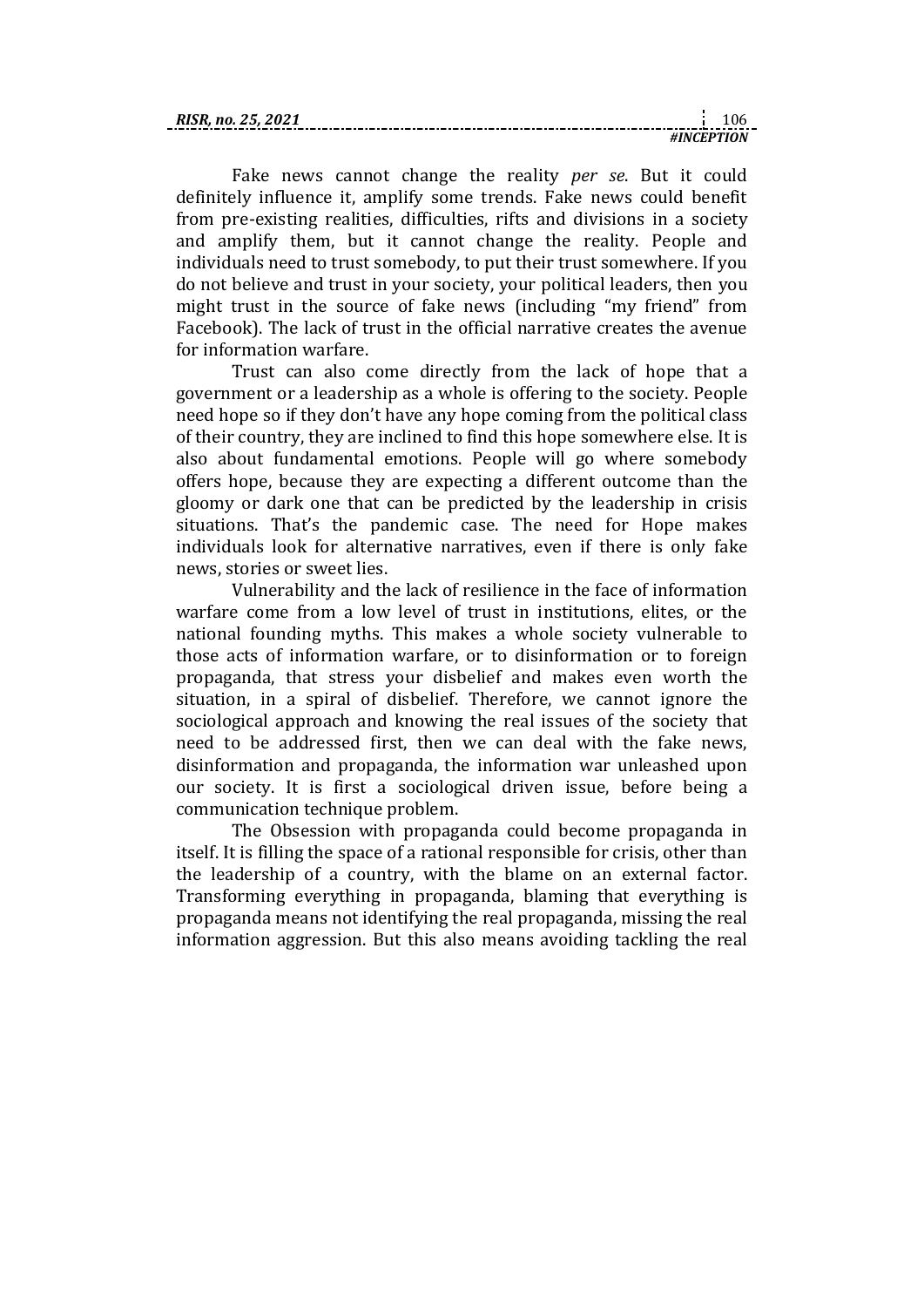| RISR. no. 25, 2021 |  |
|--------------------|--|
|                    |  |

social problems of a society. Nuances are always necessary. So sociology is back on track and desperately needed to support the political leadership. And I mean sociologic qualitative research, not only superficial qualitative questionable polls. A study on the situation of trust, the Whys of the public disbelief in the national leadership, especially the political one, is necessary before beginning the crusade against propaganda and information war.

## **The nuances and sophistication of Disinformation 2.0**

If we are used to discuss fake news, disinformation and propaganda, elements of the information warfare, in a very black and white format - it is either true or false – the Disinformation 2.0 comes with a lot of nuances and a high degree of sophistication. It is no longer easy to prove each of the attributes - true or false - so it is difficult to deal with the fake news of this generation, linked with altering the information coming from senses of the human being. Nuances are as important, because they need far more steps to prove each value. Fake news is neither true, nor false. From completely false to untrue there are 50 shades of grey. The reality is no longer only black and white.

Disinformation 2.0. is a mixture of true and false in different doses. As much as the false part is less perceivable, the story is better constructed and the fake news/disinformation/propaganda (equivalent terms somehow) are more difficult to expose. And it is not only about this in a story, but also about some other ingredients of a subjective substance like observation, impression, feelings, perceptions, opinions of a witness. That leads directly to the post-truth era.

Surely, information war is neither immaculate in scope, nor impeccable in logic, truth and presentation of the facts. So it is not only about the vulnerabilities of the society. It is not innocent and some of the actions influence the environment itself, preparing it to become receptive to the future actions of the information warfare, with a higher rate of impact. It is an aggression on our societies, it takes advantage, like all other components of a hybrid war, on the characteristics of a liberal democracy, on the principles and values that we cherish and defend, including freedom of expression and freedom of the press.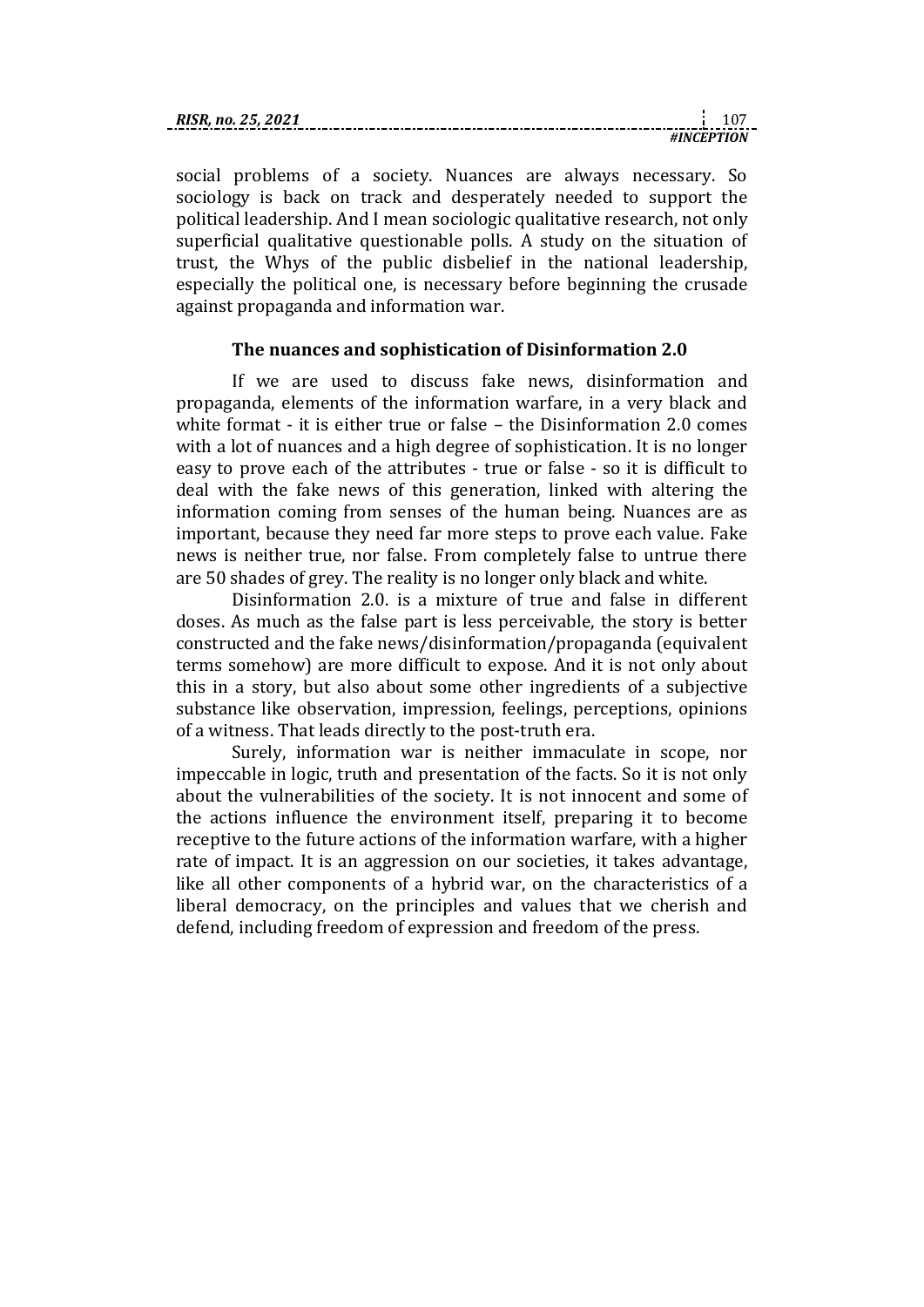| <b>RISR</b><br>25.<br>$n_{0}$ |      |  |
|-------------------------------|------|--|
|                               | #1N/ |  |

And this comes from creating a complete mess about the truth, as already underlined before. Who owns the truth? Who says what's true? What is the value of knowing what is true and false? Therefore, we are living in times when there is a complete relativization of the truth. The real question now is if: Do you believe me or not? You do not need any argument or reference. Actually, the disinformation 2.0. destroys references, criteria, and arguments. We are placed somewhere between "the truth and false are equal as importance and moral relevance" (Nietzsche) as in the logics, and "the truth is what I am telling you the truth is" (Gobbels).

As a result, fake news becomes completely different than false news. News could be counterfeit, credible, plausible, not only false, in order to be fake. There are nuances. Disinformation 2.0. is a plethora of nuances of grey inside the truth, not the nude false. Propaganda, disinformation, communication errors, moral panics, inuendo, collective hysterias, intoxications, diversions, conspiracies, partisanship, all are parts of the information warfare. They are Old and New. But the means in hand as of today are different. Information, disinformation, persuasion, propaganda are parts of the story with different instruments attached and different values of the truth (Bârgăoanu, 2018, p. 133-139).

Fake news is a term present in the 19-th century English vocabulary. The term exploded when it was politicized. Donald Trump played – (an important?) role, by labelling CNN and mainstream media as fake news (hiding information inside a lot of noise), then, in 2018, establishing the prices for fake news!!! Nowadays, the term has been politicized and has a larger area of use than the original concept. Fake news becomes an umbrella term for nearly everything. With the politicization, fake news has become equivalent to hostile approaches of the media that we refuse to acknowledge, interpretations that we disagree with, and points of view that are detrimental to us.

On a different note, there is an important part of society which thinks that Fake news is a motif for censoring the freedom of the media, an opportunity to limit the freedom of expression. And here the fight against fake news needs to pay attention to the perception of the population, and to find genuine and largely accepted motifs for limiting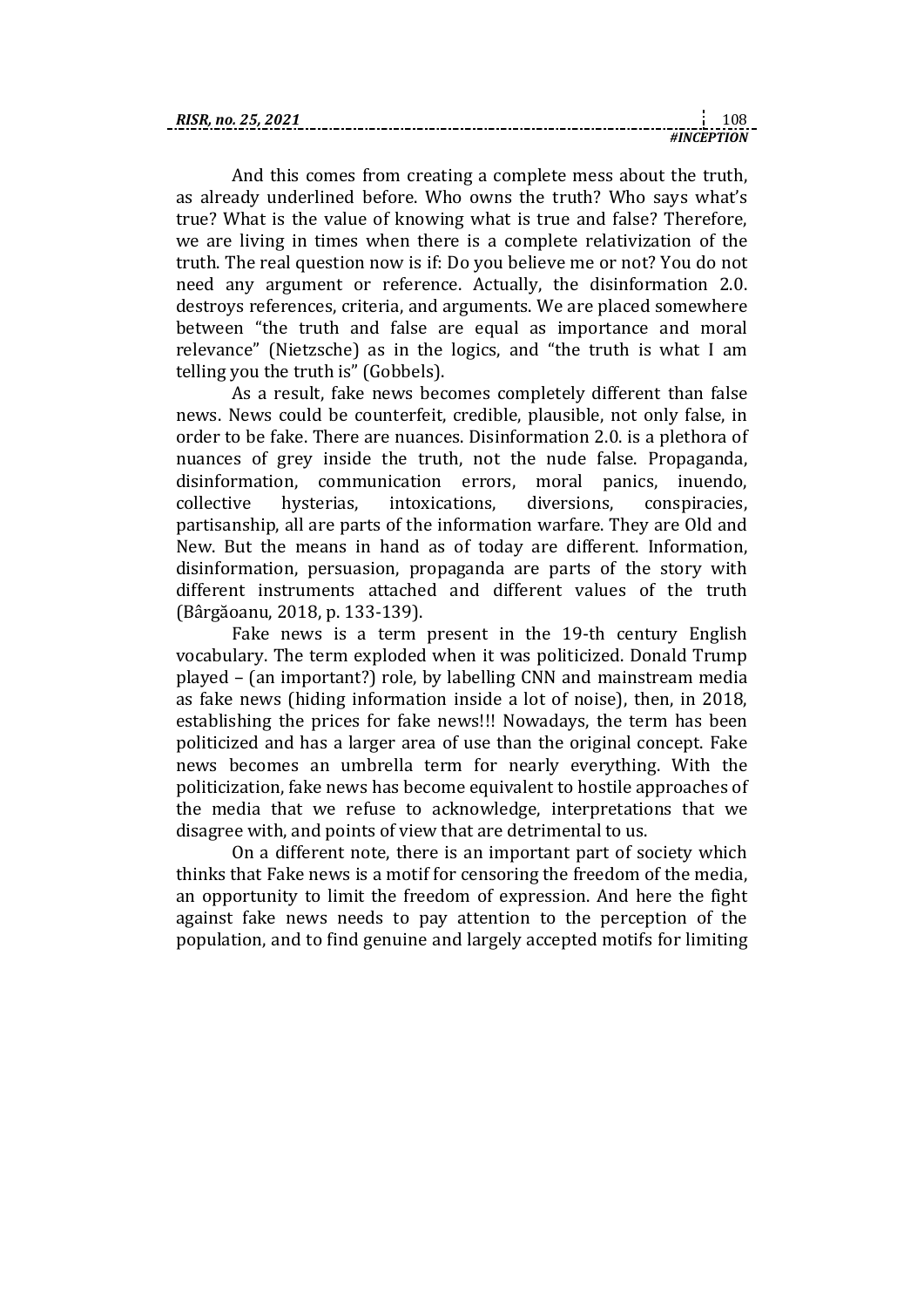the freedom of media or of expression. It is the case of hate speech, verbal violence and tarnishing the image of a person.

As we have seen, Fake news is a name/label that could be attributed to everything we disagree with. It is indiscriminately used especially for not identifying the "real" fake news. It becomes an excess through politicization and generalization. A strategy aimed to undermine the credibility, to discredit everything, or at least to question the genuine truth. In the discipline of semiology, we are talking about a pair – signifier and signified – the name or label of a word and its content, substance. A way of building fake news is either to mix them, or to alter the substance of a concept. In the end, all leads to undermining the trust in what is real, obvious, concrete and visible around us. It leads to a perfect relativization of all things.

Everything begins like in a soap opera – stories inside stories that turn apart the hero and the villain, the bad and the good. It is a work of the relativization of good and bad and the story helps make an inter-changeable role. The bad becomes the good and vice versa. And that is the ground for high uncertainty. That is how we begin to build conspiracy theories – stories incredible but needed for being able to shift good into bad and bad into good, or at least to add more nuances into each of the actors so that the result does not distinguish between the hero and the villain. That is how conspiracy theories begin to be acceptable and are even welcomed in such a milieu, used to consume soap operas. Under stress, in times of crisis, it becomes even worse.

Yuval Harari said that Homo sapiens is a post-truth species (Harari, 2018). Its survival is dependent on creating and believing in fiction. This is partially true, since sophistication multiplies the nuances of the truth and that of the false and makes it more difficult to deal with fake news. An old phenomenon coupled with new technologies - social media, metadata, algorithms, virtual platforms, artificial intelligence, and research engines – changes society directly. How does this happen? We don't know all the consequences and mechanisms of the impact of social media on society and the individual. But we need to quickly realize where we go from here.

The basic approach of the EU is that Disinformation means intention. I am not very sure that even in this field we can be so drastic.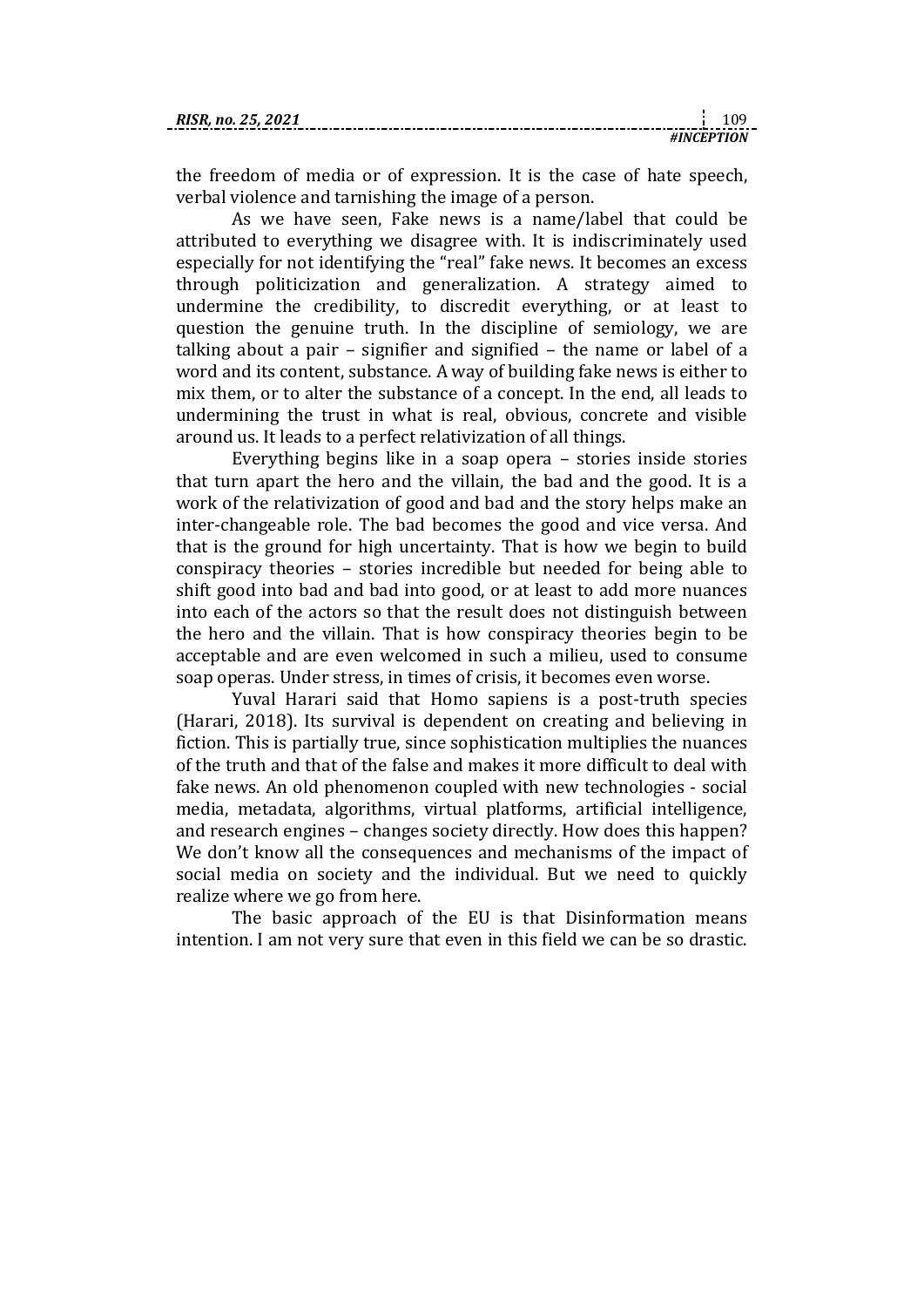|  |  |  |  |  |  |  |            | -110 |  |
|--|--|--|--|--|--|--|------------|------|--|
|  |  |  |  |  |  |  | #INCEPTION |      |  |

Disinformation 2.0. can use pieces of intentional information, warfare techniques that are taking advantage of vulnerabilities already created in a society and some parts of disinformation without intention (or malinformation, as it is labelled). Even the side effects of political campaigns or electoral ones in a society can create good grounds to emphasize the vulnerabilities of a society or the fractures in the societal cohesion and allow an intentional disinformation 2.0 campaign to be much more effective when needed, in an information war that is not always linked to a conflict or physical war.

And this is not without consequences. As Condoleezza Rice put it, the political risk comes from everyone with a cell phone/photo camera/social media profile. It is a new type of media channel, better fitted to exploit any story with an ideological component or political issue inside (Rice & Zegart, 2018). Since business is close to politics once more after the change of geopolitics, after the Cold War, and people have enough knowledge and numerous precedents, it is easy to transform everything into politics and shake the government.

It is not really like that: politics embraced the agenda of the NGOs first and moved all issues to the political stage, politicizing the agenda and democratizing the society as a whole. But not all the pieces of this agenda are interesting to the population, in their politicized form. Then, a government could not be shaken by practically everything, if it is not in the immediate attention and does not fill a need or an expectation of the public. In other words, we need to have at least the context prepared and the trust in the leadership shaken before moving to action. If not, the impact would be meaningless, as reported before. But the fact is that megatrends in politics, business and technology did transform political risk, making it more diverse, pervasive and consequential (Rice & Zegart, 2018, p. 10).

## **Complementary issues and research avenues for contemporary information warfare**

Information war/warfare leads us to some other complementary issues that need to obtain suitable and comprehensive answers in order to help the research and make sense of the issue. There is a lot to do in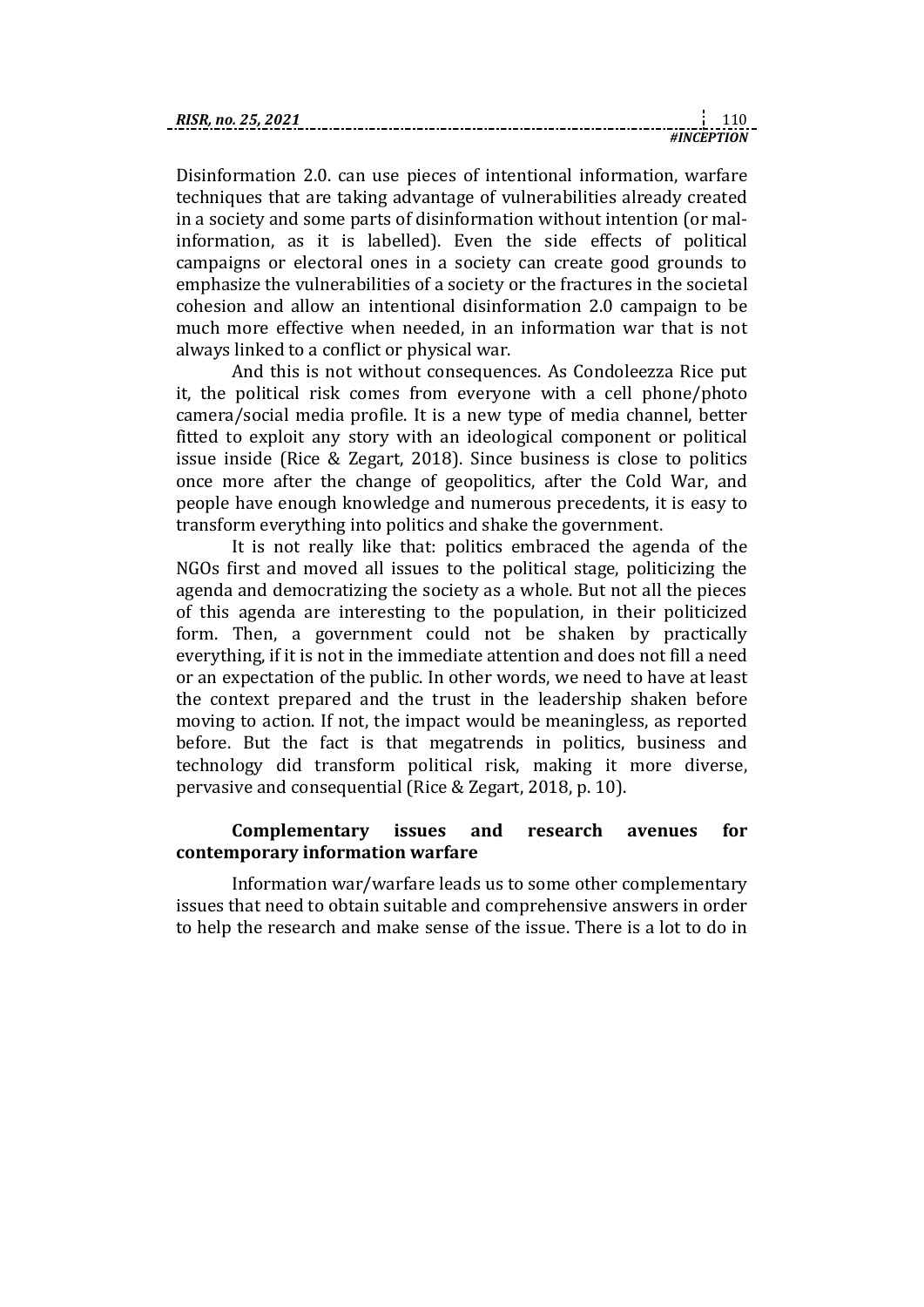| RISR. no. 25, 2021 |  |  |
|--------------------|--|--|
|                    |  |  |

an interdisciplinary approach and the difficulty relies on those matters. That is why we also seek to present some parts of the reality where there are no answers or the research level is still incipient, with no convincing results in place.

A first area of research is the one related to fake news, false news, deep fake. This relies on the capacity of our senses to determine and establish the truth, the realities and facts. When the senses create fake news, we have a big problem. Especially when it is about our view which gives us more than 80% of the information. We saw images that prove not to be true, to be misleading and to create fake news. When we can no longer rely on our natural senses, as humans, we have a level of relativisation of the information coming from our natural senses that is no longer acceptable, and a big part of humanity can no longer cope with this level of relativisation.

The Coronavirus and the sense of danger have already been evoked here. To what extent there is fear and terror when thinking about the Coronavirus, it is difficult to realise today. Sociology could help us understand where distrust related to the Coronavirus pandemic comes from in our societies. If the level of impact of the illness on the human being is less important or perceived as comparable to the normal mortality in the human society, we could be used to accept it and reject inconvenient measures taken by our officials in order to cope with this crisis. It is similar to death during war times or death from traffic accidents: even if the impact is high, nobody refrains from driving.

Another part of the needed research belongs to Rhetoric. It is a science that has been marginalised or forgotten. The great speeches of our time are full of content and creative wording that cross the years and eras, and are still quoted. Now, populism needs to be addressed both from the charismatic angle of the personalities and from the rhetoric point of view and the natural abilities to make great speeches at any moment.

Communicating feelings and emotions, not only stories, is also an ability that needs to be observed and studied. We need to look into the ways and means to fulfil the expectations of the public and realise how the acceptance of obvious and visible untrue messages or direct lies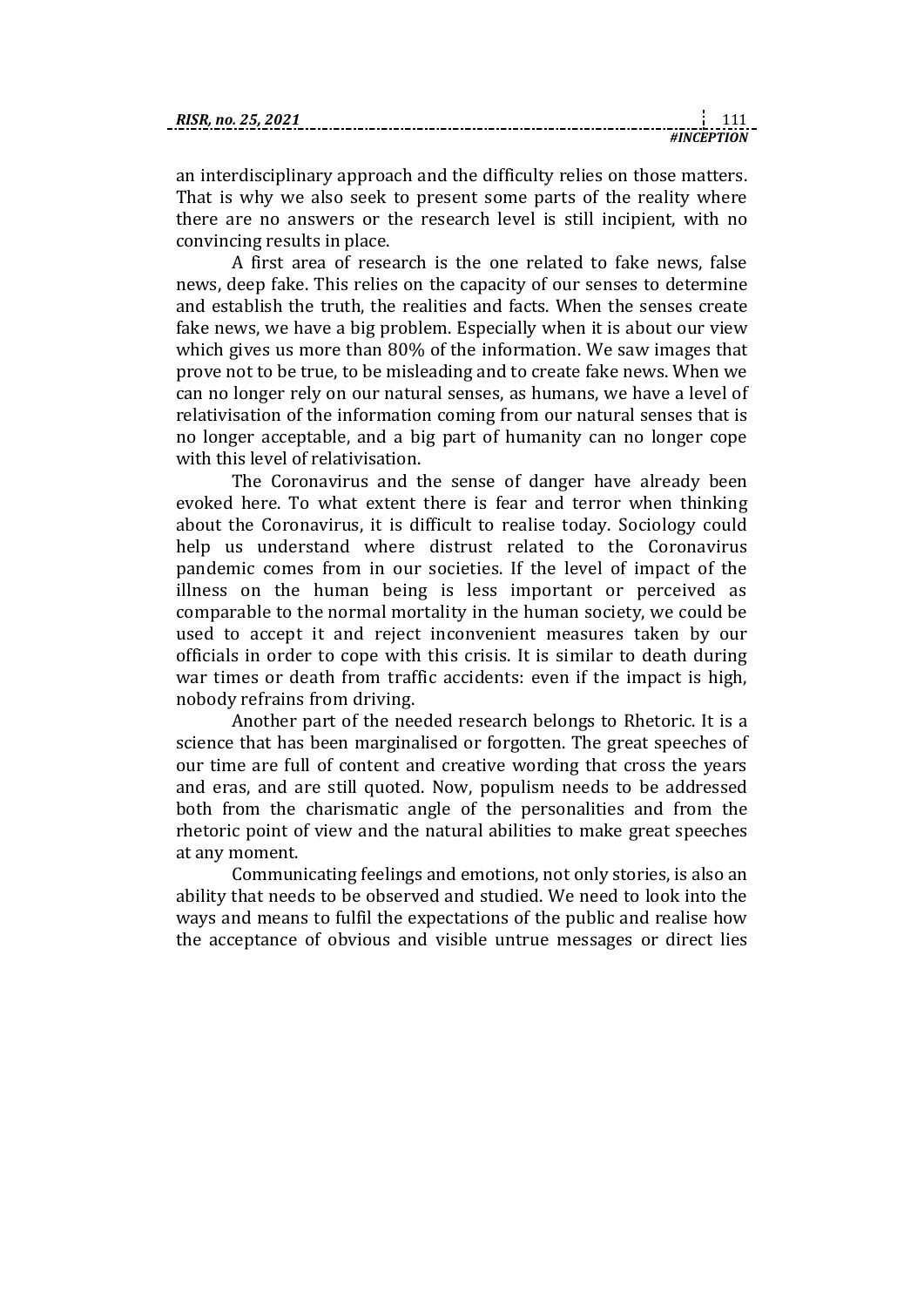| <b>RISR</b><br>R. no. 25. 2021 |  |
|--------------------------------|--|
|                                |  |

happen for rational individuals. An interesting start could be the one coming from Donald Trump's ability to build very vivid stories, when describing a captivating scenography for his fantasies, that makes the public trust him and be more fascinated by the teller and by the story itself than to reject the false claims and factual lies from his imagination reproduced in words.

We have laid down below some parts of the StratCom<sup>1</sup> instrument, the strategic communication fighting fake news, the way that our governments and the international institutions are taking it. This is not enough. We need some more effectiveness in our reactions, also some pro-activity, when it is about penetrating and influencing the bubbles and the echo chambers or trying to combat with our tools the populist success of communicating via the social media, especially during the pandemic.

Countering information warfare also needs to be done in connection with offensive instruments, tools and techniques. If we cannot share the experiences when working in that part of the information front, we will not be capable of reacting to the art of influencing. The manipulation techniques are known, to a large extent, but there is a great deal to be learned and researched on the capacity of changing the shadows in a scene in a given playground: How you set the light on a scene so that it becomes *trompe oeil*2, falsifying the view and the direct perception from the eye and the view sense. Once those techniques are realised, we could see how they act in order to shape fake realities that one could absorb via the senses, giving a huge amount of credibility.

Last but not least, a full research should address the way democracy has evolved without a proper and genuine public space, without a real debate, in a fragmented information space, decreasingly transparent and public. We have less and less the sense that we are sharing the same information that we know is true, less common knowledge about our day-by-day life, and this lack of common

1

<sup>&</sup>lt;sup>1</sup> NATO Strategic Communications Centre of Excellence (NATO StratCom COE).

<sup>2</sup> Trompe oeil meaning fooling the eye: your view is not transmitting the reality, but the apparent image it sees at one point.